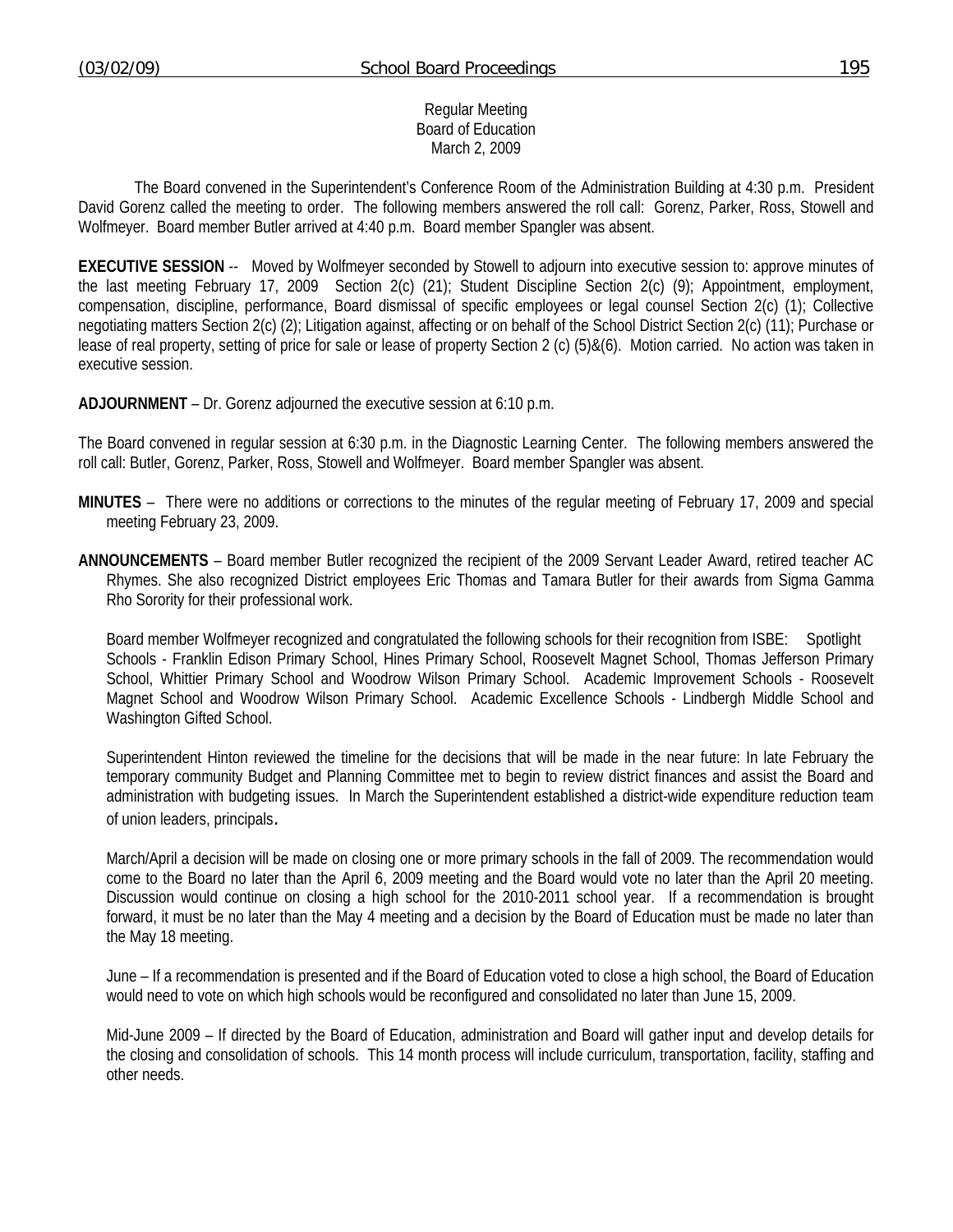Summer 2009 - Board of Education will consider establishing a committee to review and update the Master Facility Plan. The group will gather and analyze data on the facility needs for the buildings not currently in the consolidation, closing or construction phases.

- **AWARDS AND RECOGNITION** –Bryan Devine, Woodruff High School Chess Coach, recognized Robert Miller for his 3rd place medal in the IHAS Chess Tournament. He noted that this is the first medal won by a student from District 150. Over 1200 students competed in the IHSA Chess Tournament on February 13 & 14, 2009.
- **PRESENTATION BY AUDIENCE ON ACTION ITEMS –** Karen Heath, 2007 N. Wisconsin, would like a better explanation on the travel requests.

Savino Sierra, 1708 S. Stanley, stated his concern regarding misappropriation of funds and the District is appointing a different controller/treasurer.

 Dr. Gorenz reported that there was no discrepancy in the funding or misappropriation of funds. They District has an audit done each year.

**PRESENTATION BY AUDIENCE** – Jeff Adkins Dutro, 2610 W. Barker, stated that he had spoken with Irving Primary School teachers and was impressed with their dedication and enthusiasm. He stated his concern that good teachings staffs not be separated when buildings need to be closed.

 Hedy Elliott Gardner, 3811 W. Pagewood Dr., Discussed her concern with the closing of primary schools. She would like the public to see the savings anticipated by consolidation of one or more schools. She would also like to see the savings from the previous consolidations. She stated her concern with buildings being vacant it the district would decide to close buildings.

 Terry Knapp, 922 W. Wilshire Dr. Discussed the comments made by Chamber of Commerce speakers and the history of the Chamber of Commerce and the District. He also stated his concern that more students in a building would mean more safety issues and less student achievement.

 Bob Darling, 230 E. Highpoint Road. Recognized Bryan Devine for his hard work on the chess tournaments. He requested that administration meet with building staff before it is announced in the newspaper that a building will be closed. He stated that there is a need for principals to help young teachers be successful.

 Diane Vespa, 2318 W. Imperial Dr., Discussed the issue of students not having money for their lunch and not being in the free or reduced program. She would like to start a fund to pay for these students.

 Savino Sierra, 1708 S. Stanley. Congratulated the schools that won ISBE awards. He stated that the District does not need the Edison program.

 Karen Heath, 3007 N. Wisconsin, would like to see the District have a trade school. She would also like to see the return of the K-8 program. She does not feel that the District needs the Edison program.

### **CONSENT AGENDA –**

ADOPTION OF CONSENT CALENDAR – Mrs. Ross asked that the Travel Requests come under separate vote. Moved by Stowell, seconded by Parker adoption of the consent calendar.

On roll call, 6 ayes. Motion carried.

GIFTS TO SCHOOL DISTRICT – Moved by Stowell, seconded by Parker, that the following donations be accepted and letters of appreciation sent to the donors.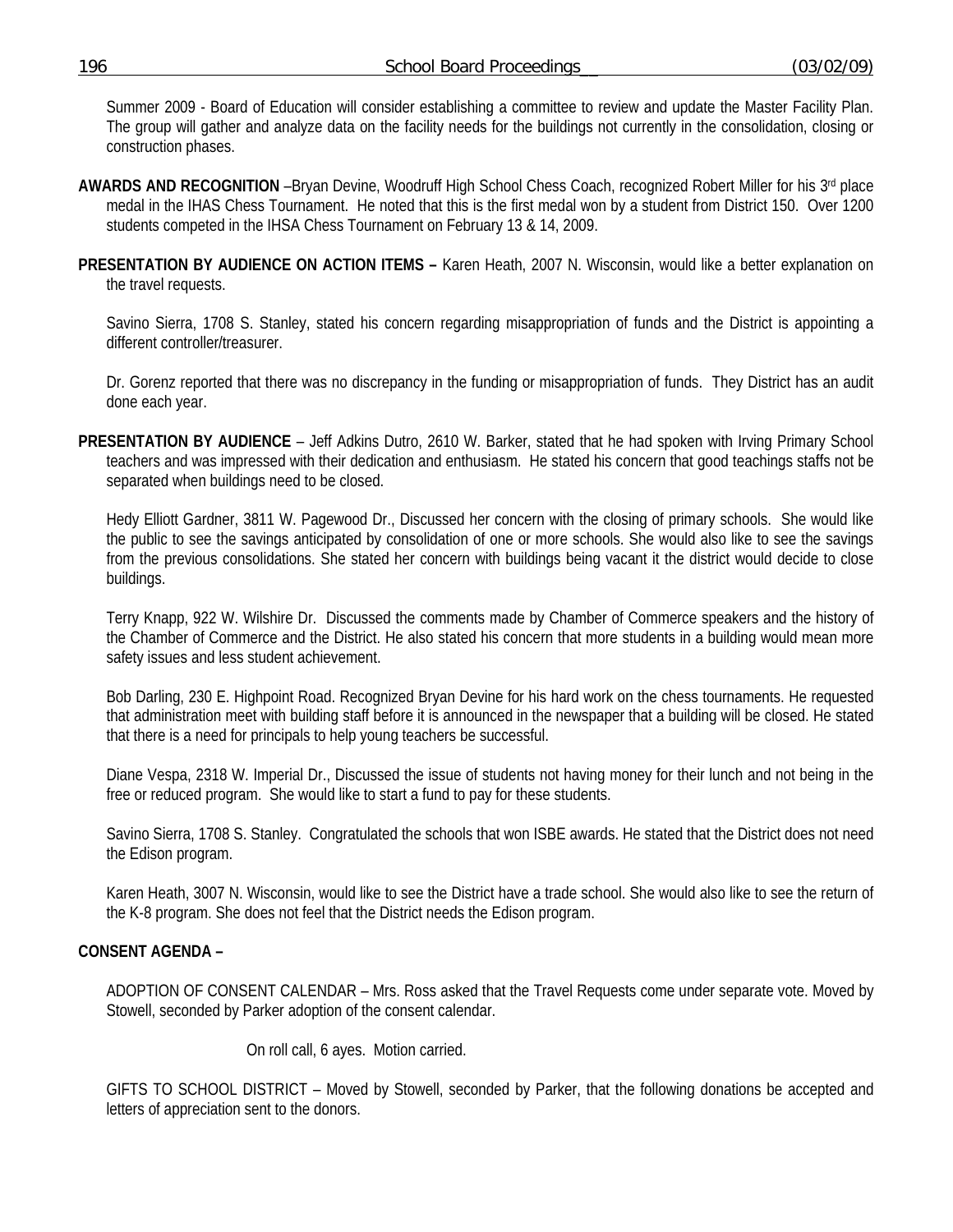- Valeska Hinton Early Childhood Center received donations totaling \$1,847.44 to be used for a book for each student in the school
- Sewing machine, valued by the donor at \$125.00 donated to Valeska Hinton Early Childhood Center by Galesburg Sewing Center
- \$776.00 donated by Westminster Presbyterian Church to Valeska Hinton Early Childhood Center for use on technology items
- \$250.00 donated by the Wal-Mart Foundation to Harrison Primary School for PBIS incentives
- Mittens, gloves, caps and scarves, valued by the donor at \$207.50, donated by OSF Corp Office of Employees to Irving Primary School
- 49 cases of black legal pads, valued by the donor at \$1,150.00, donated by Crestwood Properties to Peoria Public **Schools**
- Lincoln pictures and information to be used in third and fourth grade classrooms, valued by the donor at \$100.00, donated to Whittier Primary School by Brian "Fox" Ellis
- Microwave, valued by the donor at \$50.00, donated by Carol Mathis to Peoria Public Schools
- Festival of Lights passes, valued by the donor at \$40.00, donated by the City of East Peoria to Tyng Primary School, Harrison Primary School and Garfield Primary School
- Over \$1,000.00 in cash and prizes donated to the 2009 MathCounts event

On roll call, 6 ayes. Motion carried.

PAYMENT OF BILLS -- Moved by Stowell, seconded by Parker approval of the payment of the following bills.

| FUND | <b>DESCRIPTION</b>                  | <b>BAL.SHEET</b> | <b>REV</b> | <b>EXPENSE</b> | <b>TOTAL</b>   |
|------|-------------------------------------|------------------|------------|----------------|----------------|
| 10   | EDUCATIONAL FUND                    | \$6,745.15       |            | \$749,827.15   | \$756,572.30   |
| 20   | <b>OPERATIONS, BLDG &amp; MAINT</b> |                  |            | \$426,574.61   | \$426,574.61   |
| 40   | <b>TRANSPORTATION</b>               |                  |            | \$95,153.59    | \$95,153.59    |
| 60   | CAPITAL IMPROVEMENT                 |                  |            | \$100,647.22   | \$100,647.22   |
| 90   | CAPITAL IMPROVEMENTS                |                  |            | \$19,621.71    | \$19,621.71    |
| 95   | MID CENTRAL ASSOCIATION             |                  |            | \$42,306.76    | \$42,306.76    |
| 99   | PPS ADMIN OUTREACH PROG             |                  |            | \$6,473.53     | \$6,473.53     |
|      |                                     |                  |            | \$1,440,604.57 | \$1,447,349.72 |

On roll call, 6 ayes. Motion carried.

HUMAN RESOURCE REPORT -- Moved by Stowell, seconded by Parker approval of the following human resource report as presented by the administration.

# **Certified Personnel**  Appointments Coaches – Part Time Booth, Devon 01-21-09 Fauser, John 03-02-09 Joseph, Robert 03-02-09 Rist, Richard 03-02-09 Stokes, William 03-02-09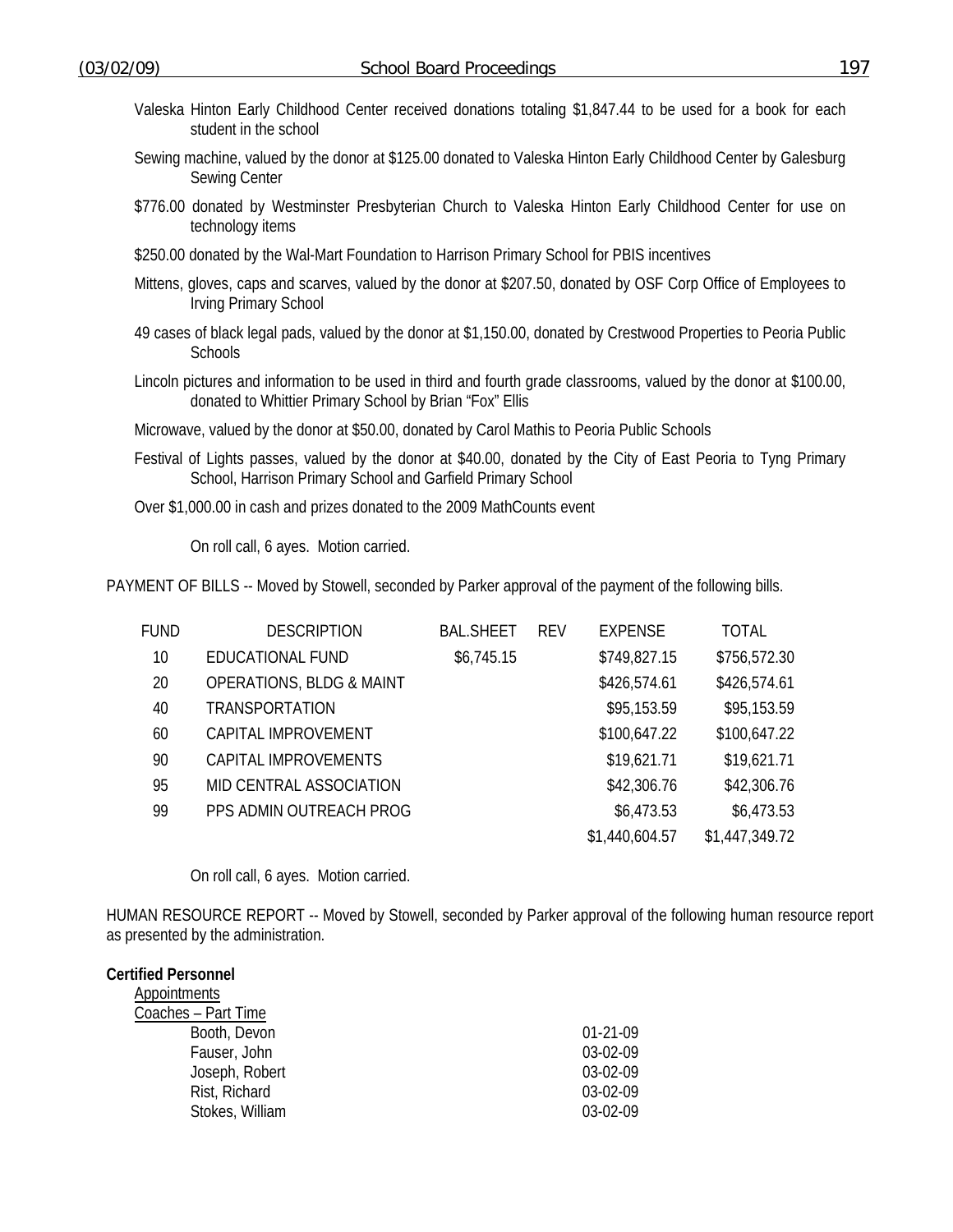| <b>Tutors - Part Time</b>         |               |
|-----------------------------------|---------------|
| Cornish, Alexis                   | 03-02-09      |
| Johnson, Barbara                  | 03-02-09      |
| Keil, Danielle                    | 03-02-09      |
| Love, Ronald                      | 01-29-09      |
| Maricle, Sarah                    | 03-02-09      |
| Rist, Richard                     | 01-29-09      |
|                                   |               |
| Timmes, Valerie                   | 03-02-09      |
| Resignations                      |               |
| Teachers - Full Time              |               |
| Werner, Amy                       | 06-30-09      |
| Young, Jennifer Sue               | 06-30-09      |
| Retirements                       |               |
| Teachers - Full Time              |               |
| Smith, Annette                    | 02-23-09      |
|                                   |               |
| <b>Non-Certified Personnel</b>    |               |
| <b>Appointments</b>               |               |
|                                   |               |
| Transportation - Part Time        |               |
| Cross, Jimmie                     | 03-03-09      |
| Harris, Tishawna                  | 02-18-09      |
| Mabry, Christina                  | 01-12-09      |
| Resignations                      |               |
| Security - Full Time              |               |
| Merdian, Paul                     | 03-11-09      |
| Paraprofessionals - Full Time     |               |
| Caldwell, Grace                   | $6 - 30 - 09$ |
|                                   |               |
| Brault, Rodney                    | 02-27-09      |
| <b>Transportation - Part Time</b> |               |
| Armstrong, Isaac                  | 12-12-09      |
| Barber, Rena                      | 02-02-09      |
| Eldridge, Cathy                   | 01-05-09      |
| Johnson, Pearlean                 | 02-02-09      |
| Wallace, Nancy                    | 02-09-09      |
| West-Brown, Veresa                | 02-24-09      |
| <b>Terminations</b>               |               |
|                                   |               |
| <u>Transportation - Part Time</u> |               |
| Alexander, Yolanda                | 02-24-09      |
| Bryant, Robin                     | 01-05-09      |
| Burkett, Gleda                    | 02-18-09      |
| Clark, Sheila                     | 02-12-09      |
| Criss, Tatisha                    | 02-18-09      |
| Hume, Matthew                     | 12-08-09      |
| Irving, Stanley                   | 02-18-09      |
| Patton, Rachael                   | 02-18-09      |
| Thomas, Timothy                   | 01-06-09      |
|                                   |               |
| <b>Substitutes</b>                |               |
| Certified                         |               |
|                                   |               |
| <b>Appointments</b>               |               |
| <b>Substitute Teachers</b>        |               |
| Beck, Brett                       | 02-19-09      |
| Beutler, Katherine                | 02-23-09      |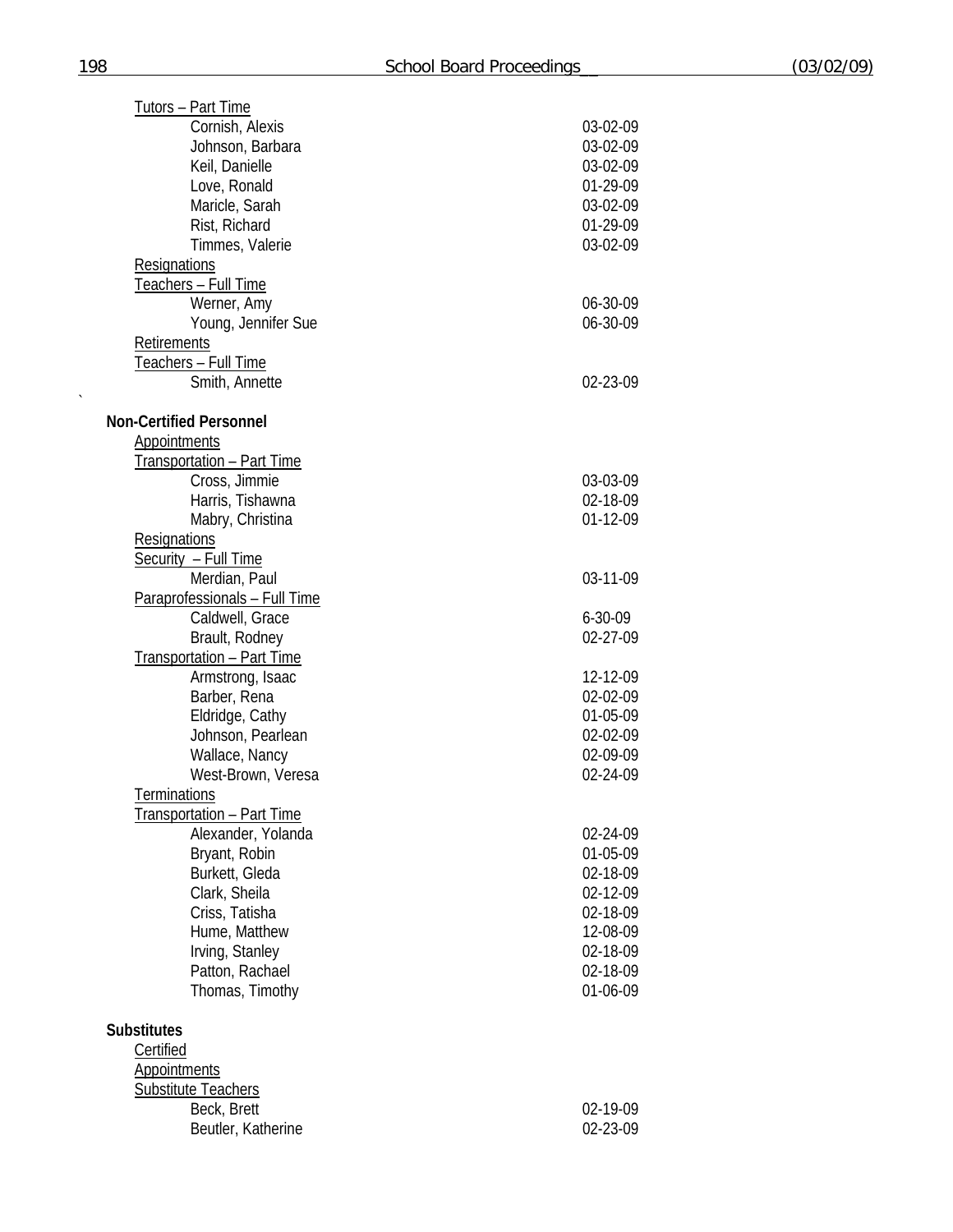| Ehrentreu, Reka                                    | 02-23-09 |  |
|----------------------------------------------------|----------|--|
| Gaines, Brittney                                   | 02-13-09 |  |
| Hackett, Robert                                    | 02-17-09 |  |
| Newman, Candace                                    | 02-19-09 |  |
| Richmond, Gary                                     | 02-17-09 |  |
| Robinson, Marva                                    | 02-20-09 |  |
| Schneider, Ashley                                  | 02-20-09 |  |
| Trimble, Nathan                                    | 02-17-09 |  |
| Van Ryn, Lawrence                                  | 02-23-09 |  |
| Weber, Heidi                                       | 02-20-09 |  |
| <b>Resignations</b>                                |          |  |
| <b>Substitute Teachers</b>                         |          |  |
| Hutchinson, Diana                                  | 02-20-09 |  |
| Michaels, George                                   | 02-19-09 |  |
| Spaulding, Joanna                                  | 02-19-09 |  |
| Non-Certified Substitute                           |          |  |
| Appointments                                       |          |  |
| <b>Cafeteria</b>                                   |          |  |
| Hill, Emily                                        | 02-26-09 |  |
| Paraprofessionals                                  |          |  |
| Ehrentreu, Reka                                    | 02-25-09 |  |
| Robinson, Marva                                    | 02-20-09 |  |
| Watkins, Felicia                                   | 02-18-09 |  |
| Special Ed Attendants/Behavioral Assistants        |          |  |
| Ehrentreu, Reka                                    | 02-25-09 |  |
| Fitzpatrick, Katrina                               | 02-13-09 |  |
| Salazar, Eleanor                                   | 02-23-09 |  |
| Resignations                                       |          |  |
| <b>Special Ed Attendants/Behavioral Assistants</b> |          |  |
| Garcia, Megan                                      | 02-24-09 |  |
|                                                    |          |  |

On roll call, 6 ayes. Motion carried.

TRAVEL REQUESTS - Moved by Butler, seconded by Parker approval of the travel requests as presented by the administration. (Copy is on file in the board secretary's office.)

Mrs. Ross stated that she could not support the travel requests. She feels it would be better bring people to the District or for staff to see a DVD.

Dr. Gorenz stated that Travel Requests were discussed at the last special meeting and that administration would be reviewing all travels before submission to the Board of Education.

Mrs. Parker noted that is it important to remember that some grants require travel for professional development – she did not want the community to think that staff is traveling "just to travel." She noted that it is important for teachers to have staff development.

> On roll call 4 ayes. Stowell, Butler, Parker, Gorenz 2 nays. Wolfmeyer, Ross. Motion carried.

**BULK ROCK SALT PURCHASE** – Moved by Stowell, seconded by Parker that the Board of Education authorize the administration to execute a purchase requisition to the Illinois Department of Central Management Services for the purchase of 278.12 tons of bulk rock salt for the 2009-2010 school year.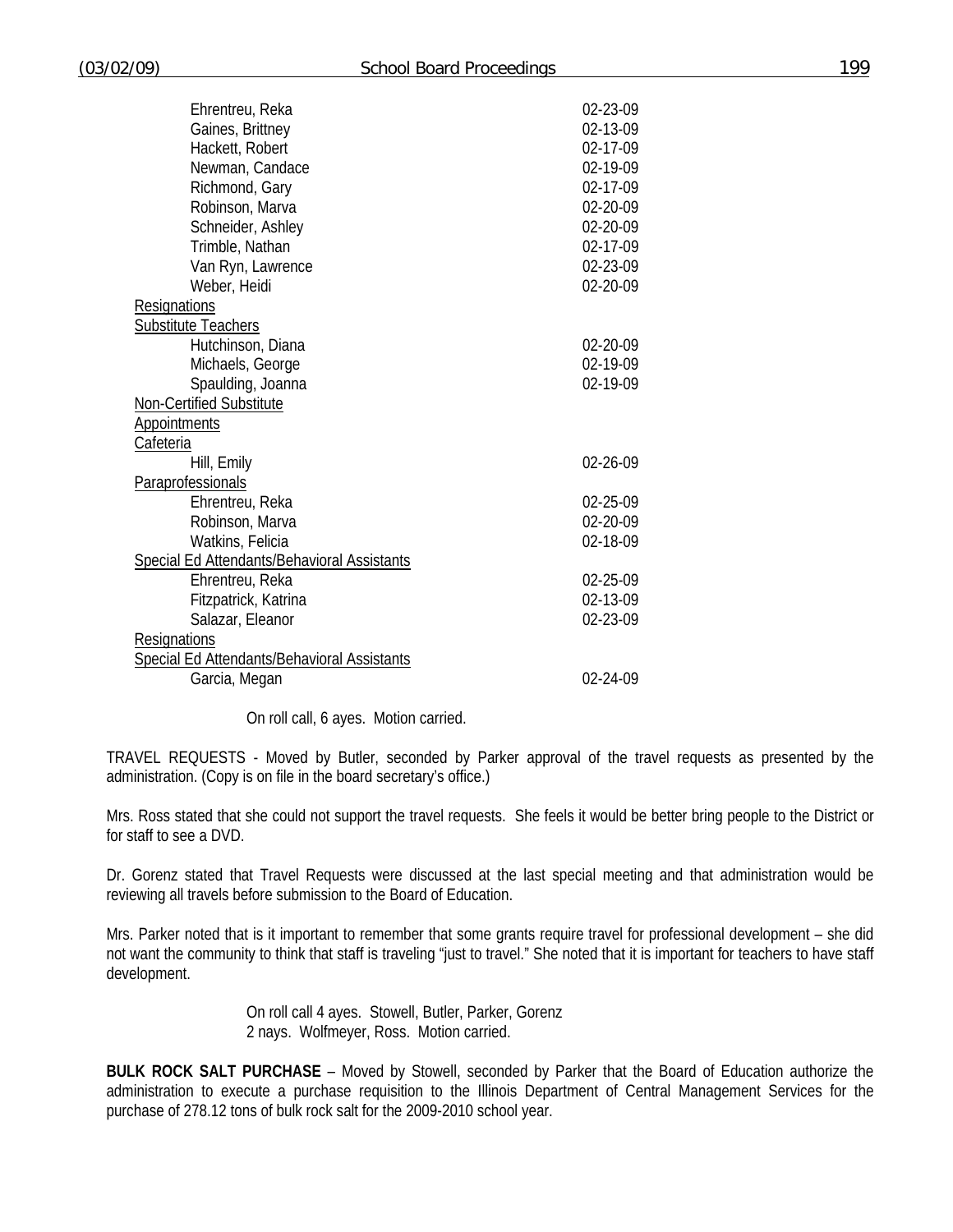On roll call, 6 ayes. Motion carried.

**SCHOOL OPERATED LATCHKEY PROGRAM AGREEMENT** – Moved by Stowell seconded by Parker that the agreement to operate school programs to provide before and after school care be approved.

Dr. Gorenz clarified that DCFS requires that an agreement be approved by the Board of Education every three years. Before and after school programs are operated by Glen Oak Primary School, Hines Primary School, Irving Primary School, Northmoor Edison Primary School, Roosevelt Magnet School, Valeska Hinton Early Childhood Center and Whittier Primary School. Kingman Primary School operates a before school latchkey program. Franklin Edison Primary School operates an after school latchkey program.

On roll call, 6 ayes. Motion carried.

## **DELIBERATION AGENDA** - .

Review of Suspensions - Moved by Parker seconded by Wolfmeyer that the Review of Suspensions listed on Report No. 12 dated March 2, 2009 be approved as presented.

> On roll call, 5 ayes. Butler, Parker, Ross, Stowell, Wolfmeyer, Gorenz 1 abstention. Butler. Motion carried.

Expulsions – Moved by Parker seconded by Wolfmeyer that the Expulsions listed on the report dated March 2, 2009 be approved as presented.

> On roll call, 4 ayes. Parker, Stowell, Wolfmeyer, Gorenz 1 nay. Ross. 1 abstention. Butler. Motion carried.

Revocation of Board Probation – Moved by Parker seconded by Wolfmeyer that the Expulsions list on the Revocation of Board Probation Report dated March 2, 2009 be approved as presented.

> On roll call, 4 ayes. Parker, Stowell, Wolfmeyer, Gorenz 1 nay. Ross. 1 abstention. Butler. Motion carried.

**FEE REDUCTION AGEEMENT –** Moved by Wolfmeyer seconded by Butler that the Board of Education declares its intent to appoint at its annual meeting on July 6, 2009 the law firm of Kavanagh, Scully, Sudow, White Frederick, P.C. as general counsel for a period of two years ending on June 30, 2011.

Dr. Gorenz clarified that at the last Board of Education meeting there was discussion on the request of administration to decrease fees for service contractors and general counsel has agreed on a 2 ½ % decrease effective January 1, 2009 through June 30, 2011. In response to this offer the school district will grant a two year appointment as general counsel.

On roll call, 6 ayes. Motion carried.

**APPROVAL OF PURCHASE OF TEXTBOOKS** – Moved by Stowell seconded by Parker that the Board of Education approve that new textbooks be purchased for the following courses:

High School - Basic Biology and Basic Geometry High School Special Education – Algebra 1 Middle School (to complete the four year sequence) Grade 7 Social Studies Grade 8 Social Studies Grade 7 Connected Math Grade 8 Connected Math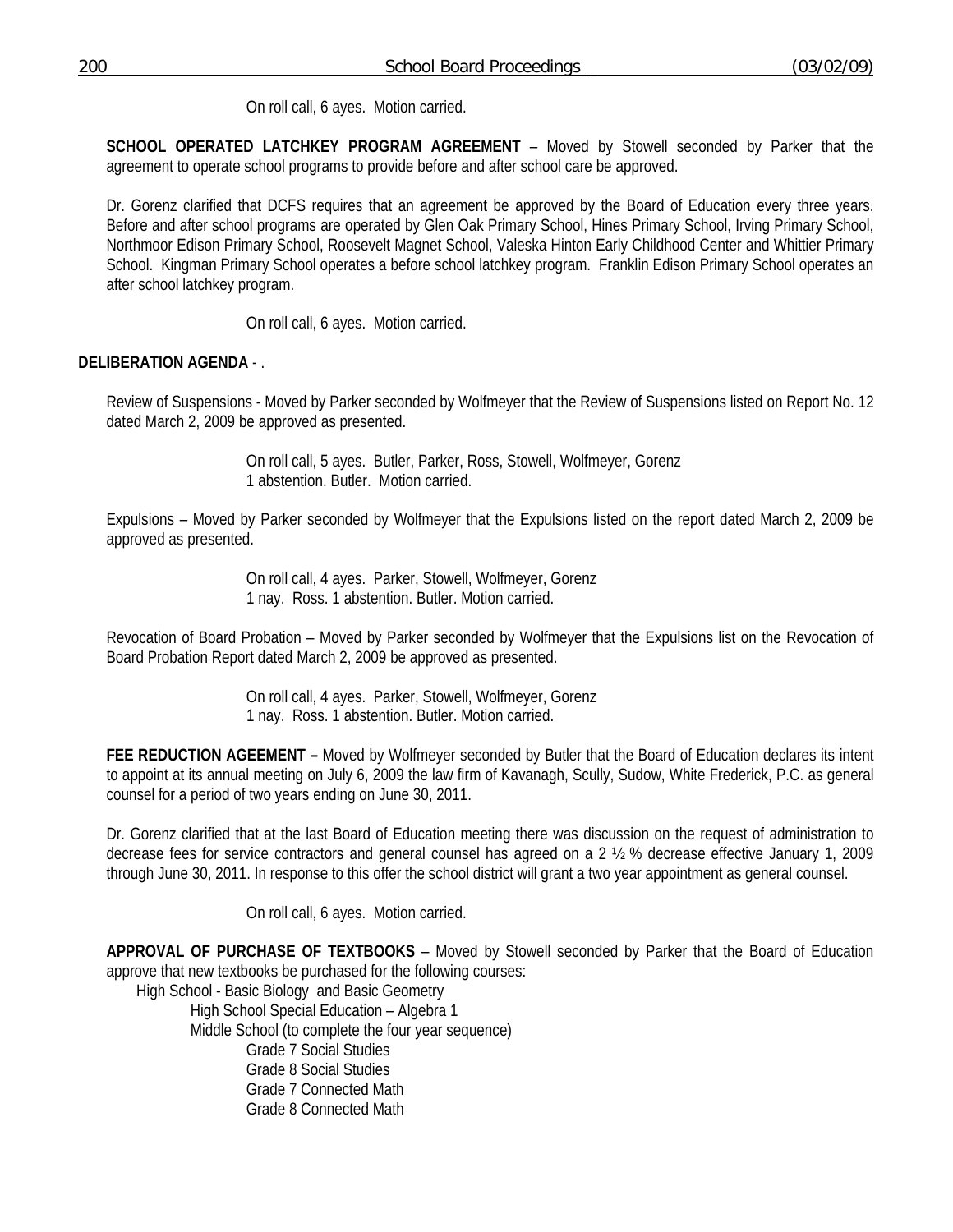Dr. Gorenz presented the background information. The textbook adoption process began in late December with Department Chairs indicating which texts they felt needed to be updated using the Illinois Loan Program money earmarked for grades 7-12. Total cost of the books is \$380,000 with \$284,000 being reimbursed from the Illinois Loan Program. The remaining funding comes from the Education Fund.

Superintendent Hinton reported that administration will be coming to the Board on a more routine timeline to address textbook status to get the district more aligned with curriculum.

Mrs. Ross asked about textbook inventory. Mr. Otto Arcaute reported on the improved inventory control at the high school and middle school level. The primary schools will be involved this spring. The new system allows for less books to be purchased because the warehouse knows which schools have texts in their schools that can be sent to other schools. Mr. Arcaute stressed that savings will occur because of the process and procedure.

Mr. Stowell would like to see the cost of the "wish list" for textbooks and the cost for the online learning that Edison is presenting. Mr. Hinton reported that the online learning will be introduced in the next few weeks and might be available for summer school. Mr. Hinton recognized Teaching and Learning Director Susan Grzanich for her work to get no cost supplemental materials along with the textbooks.

On roll call, 6 ayes. Motion carried.

**RECOMMENDATION FOR INCREASING HIGH SCHOOL SUMMER SCHOOL FEES** – Moved by Stowell seconded by Parker that high school summer school fees for the 2009 Summer School session be increased as follows:

In-District students-low income: From \$25 to \$30 for each course In-District students: From \$150 to \$160 for each course Out-of-District students: From \$200 to \$210 for each course.

Mrs. Eman clarified that summer school fees must cover the cost of the courses. Fees have not been raised in several years and there is a gap between revenues and expenses.

On roll call, 6 ayes. Motion carried.

**APPROVAL OF FOUR DAY WORK WEEK AS A COST SAVINGS MEASURE** – Moved by Stowell, seconded by Parker that the Board of Education approve the four day work week for the summer of 2009 beginning June 15, 2009 through August 13, 2009. Any exceptions shall be approved by the Superintendent.

Superintendent Hinton reported that this is presented as a cost saving measure. He has looked at other cities and schools and feels we should realize energy savings, attendance improvement, improvement in morale and improvement in efficiency. He clarified that the number of hours is not reduced, just the number of days. He stated that he is recommending that this be a pilot program for the summer of 2009.

Superintendent Hinton clarified that summer school would not be affected and Valeska Hinton Early Childhood Center would keep their five day schedule and have the support they need. Mr. Stowell stated that he feels four 8 hour days for next summer would be a cost saving measure if economic conditions continue to decline. Mrs. Wolfmeyer reminded all that the majority of employees are covered by union contract and that would have to be negotiated.

**APPOINTMENT OF CHIEF ACCOUNTANT/DIRECTOR INTERNAL AUDITS-EXTERNAL ASSURANCES** – Moved by Parker seconded by Ross that Michael J. McKenzie be hired as Chief Accountant/Director Internal Audits-External Assurances at the annual salary of \$90,000 and that the employment contract be approved.

Board member Stowell stated that he hopes this position will help generate cost savings to off set the salary and allow for more transparency in the budget for the district.

On roll call, 6 ayes. Motion carried.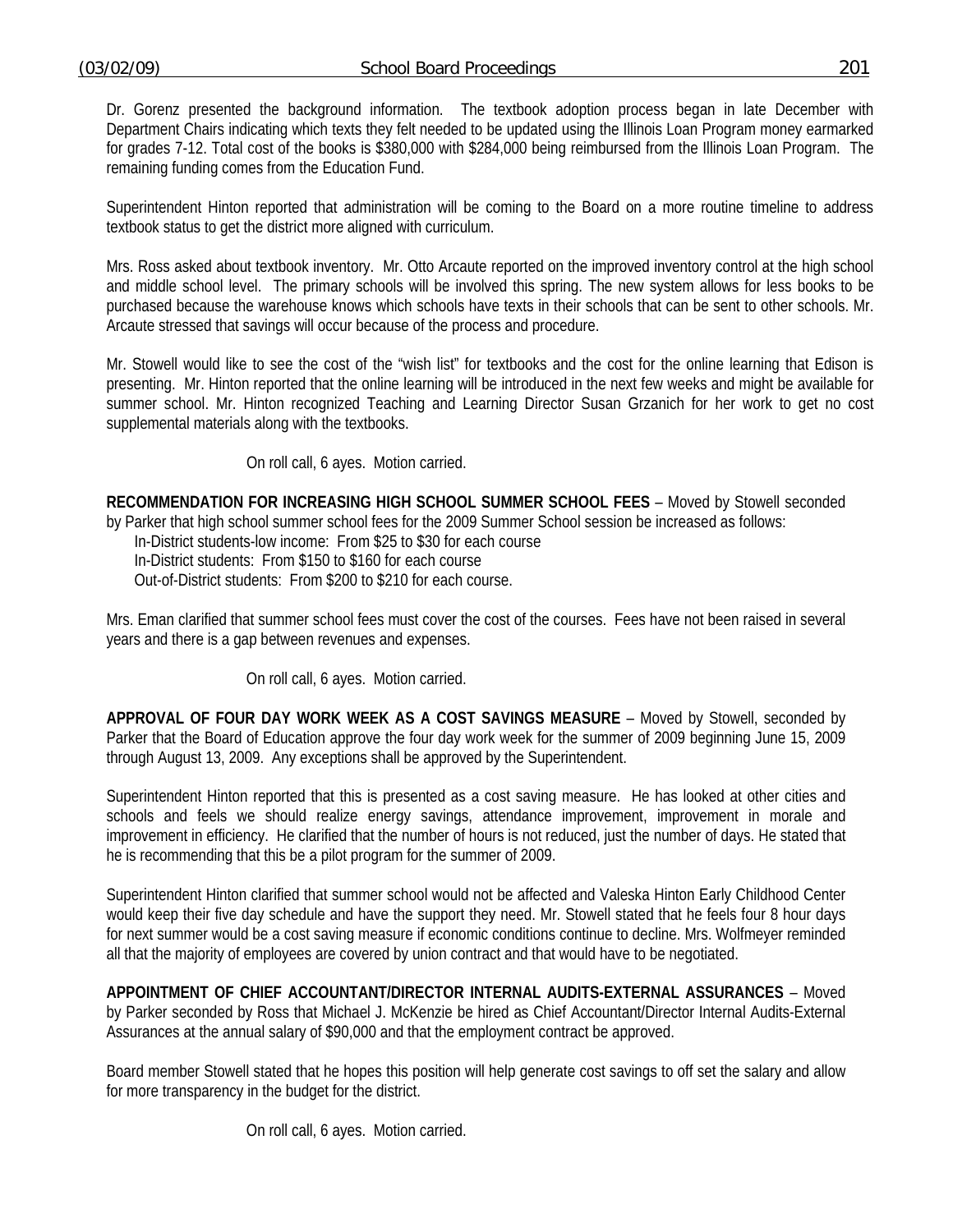**APPOINTMENT OF INTERIM CONTROLLER/TREASURER –** Moved by Stowell seconded by Wolfmeyer that Dr. Norman D. Durflinger and Dr. Brock T. Butts be appointed as Interim Treasurer and Interim Controller, at the per diem rate of \$500.00 per day. The attorney is directed to prepare the appropriate contracts for presentation to the Board of Education.

Superintendent Hinton presented that Dr. Durflinger served as the superintendent of Morton schools and is currently the Mayor of Morton. Dr. Butts served as the superintendent of Tremont schools. Both men bring a wealth of experience in finances to our district and Superintendent Hinton extended his thanks to both to their willingness to help the District.

Board member Butler thanked Carle Eman stepping in to help the District as the Interim Controller.

On roll call, 6 ayes. Motion carried.

### **INFORMATION ITEMS – REPORTS FROM SUPERINTENDENT AND STAFF** –

- 1. GOAL 1 STUDENT ACHIEVEMENT
- 2. Goal 2 FISCAL RESPONSIBILITY **THREE TIER BELL SCHEDULE** Academic Officer for Primary Schools Cheryl Sanfilip, Assistant Principal at Woodruff High School Mike Plunkett and Valeska Hinton Early Childhood Center Principal Dr. Beth Bussan presented information on the three tier bell schedule. The new recommended schedule is:

| <b>High Schools</b>      | $8:20$ a.m. $-2:50$ p.m. |
|--------------------------|--------------------------|
| Middle Schools           | $7:30$ a.m. $-2:00$ p.m. |
| Primary Schools          | $9:00$ a.m. $-3:30$ p.m. |
| <b>Edison Schools</b>    | $7:30$ a.m. $-2:45$ p.m. |
| Roosevelt Magnet School  | $8:20$ a.m. $-3:20$ p.m. |
| <b>VHECEC</b>            | $8:35$ a.m. $-3:05$ p.m. |
| Washington Gifted School | $7:30$ a.m. $-2:00$ p.m. |

Manual High School, Greeley Alternative School, Peoria Alternative High School and Knoxville Center for Student Success will work with the Transportation Department to accommodate their schedules.

Mr. Plunkett explained that research shows that high school students do best with a later start. He also stated that if the high schools had started at 7:30 a.m. Early Bird classes would begin at 6:30 a.m. and that would put students on busses even earlier.

Dr. Bussan stated that the new schedule would meet the needs of her students.

Superintendent Hinton reported that he met with Mr. Sullivan and the savings generated would be \$500,000, but would be offset with the State reimbursement amounts. Net savings would be from \$100,000 to \$150,000. He also noted that with the reduction in routes the issue of trying to find qualified bus drivers would be lessened.

Mrs. Ross shared her concerns with Roosevelt Magnet School and Valeska Hinton Early Childhood Center students riding on the same bus. Dr. Bussan reported that there are 25 routes for students from all over the city. Most of the routes are with Roosevelt Magnet School students and there is a bus monitor on every bus for Valeska Hinton Early Childhood Center students. Mr. Hinton reported that bus service for preschool students is not reimbursable from the state.

Mrs. Parker asked why the Valeska Hinton Early Childhood Center students were not on the bus last – with Roosevelt Magnet School students on first. Mr. Hinton will look into the issue.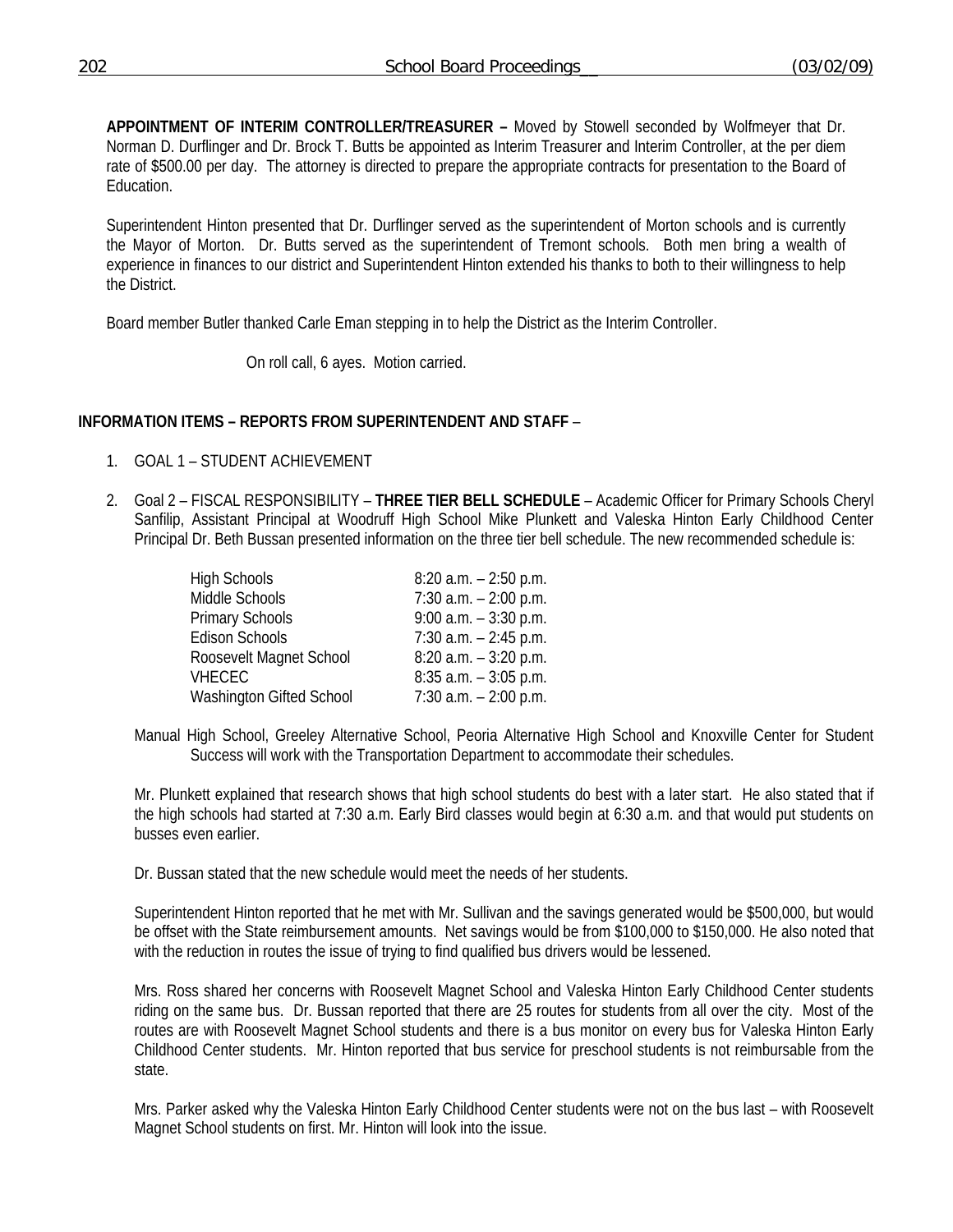Dr. Gorenz reported that the three tier bell schedule would be on the agenda for a vote at the next meeting.

**ENROLLMENT PROJECTIONS** – Director of Research and Testing, Mr. Bryan Chumbley presented projected enrollment figures through 2015. He stated that it is important to note what the figures are telling us – how we can look to the long term based on the patterns. He noted the differences in age group K-8 not much change and then 8-12 the numbers start to dwindle. He noted that it is important to take into consideration where students are now from where they started. He clarified that the pattern we see now has been the same for a number of years. He stated that it is hard to determine where students are lost – moves, drop outs. Total enrollment for grades K-12 was shown as:

| Year | Enrollment |
|------|------------|
| 2008 | 13,972     |
| 2009 | 13,709     |
| 2010 | 13,637     |
| 2011 | 13,514     |
| 2012 | 13,405     |
| 2013 | 13,256     |
| 2014 | 13,162     |
| 2015 | 13,172     |

Discussion was held on the projections. Mr. Stowell stated that he felt a committee should be formed to revisit the Master Facility Plan. He also asked about an alternative or vocational school setting. He feels the four high schools should be maintained and the 7-8<sup>th</sup> grades can be added to the schools.

Superintendent Hinton reported that a vocational setting is on the radar screen and he is going to recommend how a part of the funds be used to make a vocational school a reality.

Mrs. Ross discussed the "schools within schools" concept. She stated that she is not in favor of closing a high school – we need to make them more effective and efficient.

Dr. Gorenz asked if we could look at the data on the loss of students more closely to see what the root cause is – are they: 1) leaving and going outside of Peoria, 2) going to parochial or private schools, 3) dropping out – we need to know those answers for each group. He emphasized that we need to know more clearly what the causes for the lower numbers are and tailor our interventions. Dr. Gorenz stated that he feels the switch to another school is difficult for students and that fewer transitions keep them engaged.

Mr. Stowell stated that he felt we were losing students in sixth grade – we need to do something to keep them engaged. Superintendent Hinton noted that research shows that third grade is where we begin to lose students.

 PURCHASE ORDERS OVER \$2,500 – Mr. Cahill presented this report for the Board's review. Questions were asked and answered regarding the report.

- 3. GOAL 3 QUALITY STAFF
- 4. GOAL 4 SAFE, CARING ENVIRONMENTS
- 5. GOAL 5 CULTURE OF CUSTOMER SERVICE **CALENDAR FOR SCHOOL YEAR 2009-2010** Dr. Simpson reported that the calendar committee had worked to prepare the 09-10 calendar and recommended its adoption. Changes included moving the SIP day to Friday; staff felt that having students miss a half day on Wednesday was like beginning the week again. This year there will once again be a full day off for parent conferences.

Mrs. Ross reported that the Parent Teacher Advisory Committee is recommending that all schools have registration and orientation at the school for all students during the week before school starts. Dr. Simpson shared that teachers could not be required to be there before school starts. Dr. Gorenz stated that that proposal would need to come before